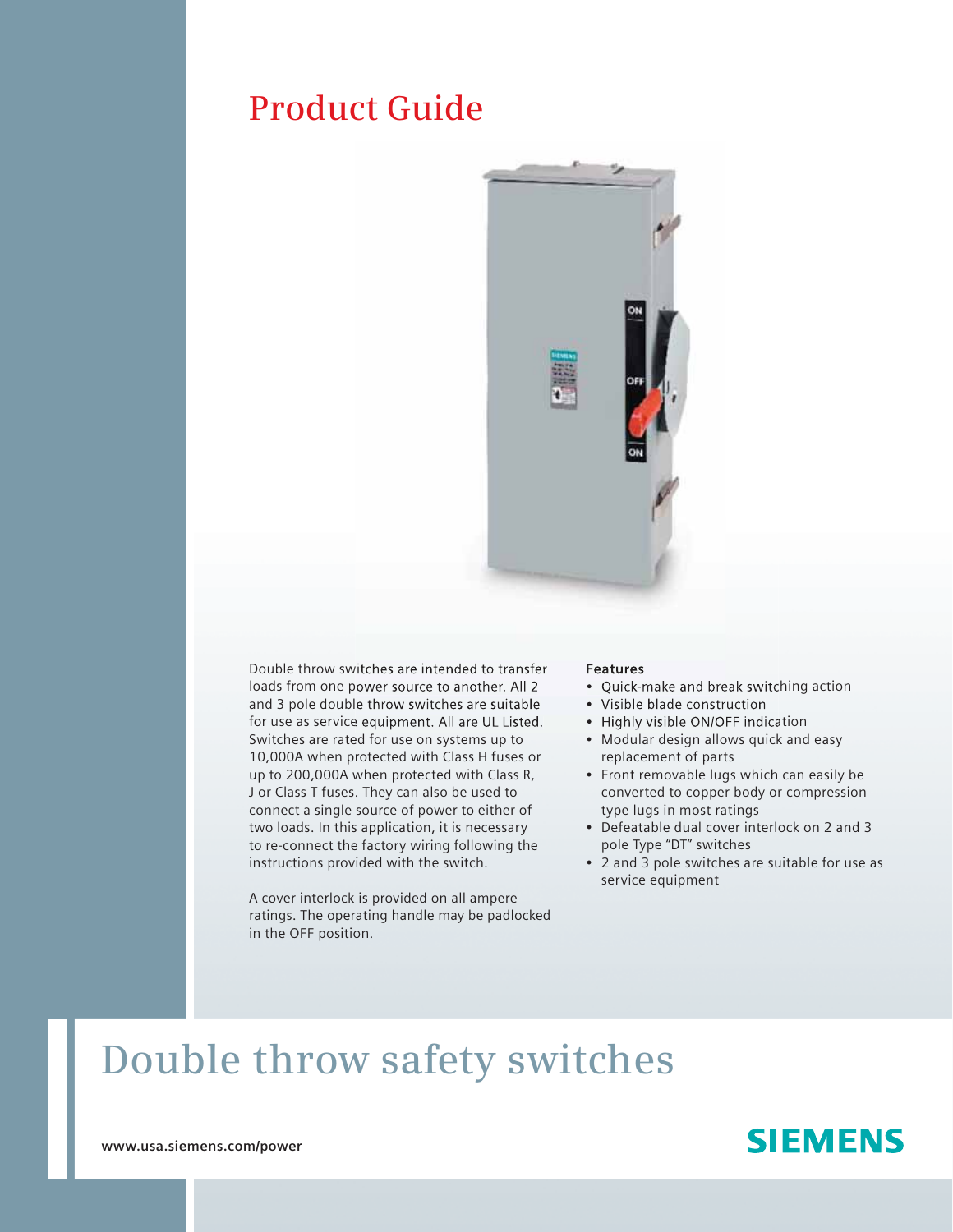### **Double throw switches**

| System <sup>1)</sup><br>Heavy duty fusible 2)            | Voltage                          | <b>Number</b><br>of poles | <b>Amps</b>                                         | Type <sub>1</sub><br>Indoor<br>Catalog<br>number                                                                        | Type 3R<br>Outdoor<br>Catalog<br>number                                                      |
|----------------------------------------------------------|----------------------------------|---------------------------|-----------------------------------------------------|-------------------------------------------------------------------------------------------------------------------------|----------------------------------------------------------------------------------------------|
| 0 <sub>N</sub><br>OFF<br>0N                              | 240 Volt AC<br>or<br>250 Volt DC | $\overline{2}$<br>3       | 200<br>30<br>60<br>100<br>200<br>400                | <b>DTF224</b><br><b>DTF321</b><br><b>DTF322</b><br><b>DTF323</b><br><b>DTF324</b><br><b>DTF325</b>                      | DTF224R<br>DTF321R<br>DTF322R<br>DTF323R<br>DTF324R<br>FR325DTK                              |
|                                                          | 600 Volt AC,<br>250 Volt DC      | 3                         | 600<br>30<br>60<br>100<br>200<br>400                | <b>DTF326</b><br>DTF361<br><b>DTF362</b><br>DTF363<br><b>DTF364</b><br>DTF365                                           | FR326DTK<br>DTF363R<br>DTF364R<br>FR355DTK                                                   |
| <b>Heavy duty non-fusible</b><br>$0\%$<br>OFF<br>$_{ON}$ | 240 Volt AC                      | $\overline{2}$            | 30<br>60<br>100<br>200<br>400                       | DTNF221<br>DTNF222<br>DTNF223<br>DTNF224<br>DTNF225                                                                     | DTNF224R<br>DTNF225R                                                                         |
| ON<br>OFF<br>$_{0N}$                                     | or<br>250 Volt DC                | 3                         | 30<br>60<br>100<br>200<br>400<br>600<br>800         | <b>DTNF321</b><br>DTNF322<br>DTNF323<br>DTNF324<br><b>DTNF325</b><br>DTNF326<br>DTNF327                                 | DTNF323R<br>DTNF324R                                                                         |
|                                                          | 600 Volt AC<br>or                | 3                         | 30<br>60<br>100<br>200<br>400<br>600<br>800<br>1200 | <b>DTNF361</b><br><b>DTNF362</b><br>DTNF363<br>DTNF364<br><b>DTNF365</b><br><b>DTNF366</b><br>DTNF367<br><b>DTNF368</b> | DTNF361R<br>DTNF362R<br>DTNF363R<br>DTNF364R<br>DTNF365R<br>DTNF366R<br>DTNF367R<br>DTNF368R |
|                                                          | 250 Volt DC<br>(43)              |                           | 30<br>60<br>100<br>200<br>400<br>600<br>800         | NF454DTK<br>NF455DTK<br>NF456DTK<br>NF457DTK                                                                            | NFR451DTK<br>NFR452DTK<br>NFR453DTK<br>NFR454DTK<br>NFR455DTK<br>NFR456DTK<br>NFR457DTK      |
| Heavy duty non-fusible 1)                                |                                  |                           |                                                     | <b>Type 12/3R</b><br><b>Industrial</b>                                                                                  | Type 4X<br><b>Stainless</b><br>steel                                                         |
| $0\%$<br>o off<br>$_{0}$ N                               | 600 Volt AC,<br>250 Volt DC      | $\overline{3}$            | 30<br>60<br>100<br>200<br>400                       | DTNF361J<br>DTNF362J<br><b>DTNF363J</b><br>DTNF364J<br>NF355HDTK                                                        | <b>DTNF361S</b><br>DTNF362S<br>DTNF363S<br>DTNF364S<br>NF355SSDTK                            |
| <b>General duty non-fusible</b>                          |                                  |                           |                                                     | Type 3R - Outdoor                                                                                                       |                                                                                              |
| ON<br>OFF<br>n»                                          | 240 Volt AC<br>or<br>250 Volt DC | $\overline{2}$<br>3       | 100<br>200<br>100<br>200                            | With neutral<br>DTGNF223NR<br>DTGNF224NR<br>DTGNF323NR<br>DTGNF324NR                                                    | Less neutral<br>DTGNF223R<br>DTGNF224R<br>DTGNF323R<br>DTGNF324R                             |

 1) Typical wiring diagrams for 30-200 amp switches are shown. 2) 100-400A fusible, 3 pole fusible switches (catalog numbers F353SSDTK, F354SSDTK and F355SSDTK) are also available.

 3) 200A, 4 pole stainless Type 4X switch, catalog number NF454SSDTK, is also available. 4) Move load side base.



#### **Standards and ratings**

- UL Listed under file #E4776
- Meets UL98 for switches and UL50 for enclosures
- Meets federal spec WS865C
- Suitable for use as Transfer Equipment on optional standby systems as defined by Article 702 of the NEC
- Meets NEMA Standard KS-1 for enclosed switches
- Meets NEC wire bending space requirements
- AIC Ratings General Duty & 4 Pole Heavy Duty 10,000 AIC when protected by Class H or 100,000 AIC when protected by Class R, J or T fuses (fuse ampere rating must not exceed switch ampere rating)

#### Heavy Duty

 10,000 AIC with Class H or 100,000 AIC when used with or protected by Class R, J or T fuses (fuse ampere rating must not exceed switch ampere rating)

#### **Fuse capabilities of "DTF" type fusible switches**

| Amp            | <b>Fuse type</b> |           |           |           |  |  |
|----------------|------------------|-----------|-----------|-----------|--|--|
| rating         | н                | R         | т         |           |  |  |
| 30 & 60A, 240V | Std.             | Yes (kit) | <b>No</b> | No        |  |  |
| 30 & 60A, 600V | Std.             | Yes (kit) | <b>No</b> | Yes $4$ ) |  |  |
| 100 & 200A     | Std.             | Std.      | Yes (kit) | Yes $4$ ) |  |  |
| 400 & 600A     | <b>No</b>        | <b>No</b> | Yes $4$ ) | Std.      |  |  |

#### **Fuse capabilities of "F" and "FR" type fusible switches**

| Amp and volt | <b>Fuse type</b> |   |      |  |  |  |
|--------------|------------------|---|------|--|--|--|
| rating       | н                | R | т    |  |  |  |
| 100A, 600V   | Std.             |   |      |  |  |  |
| 200A, 600V   | Std.             |   |      |  |  |  |
| 400A, 240V   | Std.             |   |      |  |  |  |
| 400A, 600V   |                  |   | Std. |  |  |  |
| 600A, 240V   |                  |   | Std. |  |  |  |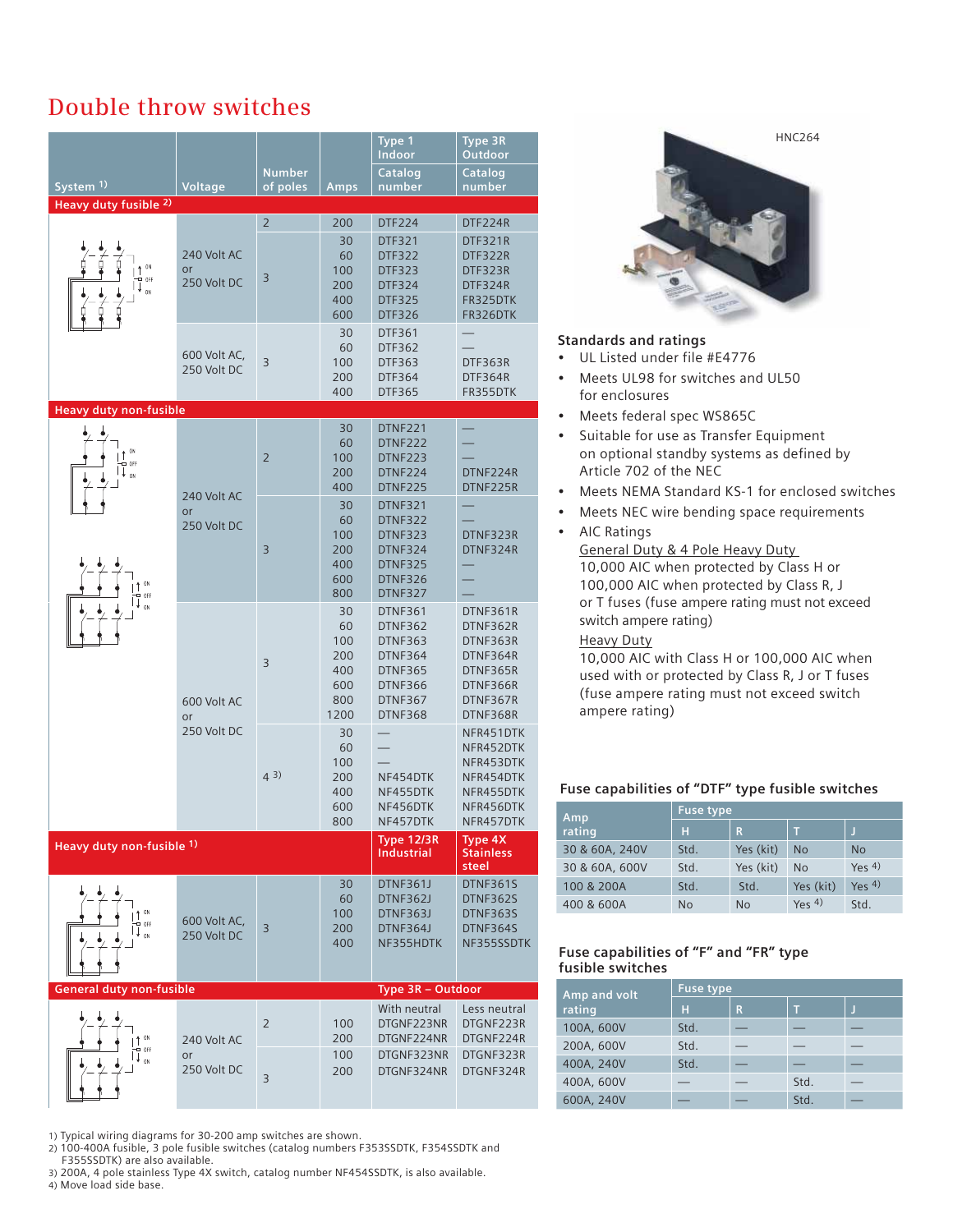### **Accessories and wire ranges**

 **Accessories – 2 and 3 pole type "DT" switches only**

|                                                        |                                   | <b>Catalog</b>                   |
|--------------------------------------------------------|-----------------------------------|----------------------------------|
| <b>Description</b>                                     |                                   | number                           |
| <b>Neutral kits</b>                                    |                                   |                                  |
| 30A                                                    |                                   | <b>HNC612</b>                    |
| 60 & 100A                                              |                                   | HN263                            |
| 200A                                                   |                                   | <b>HNC264</b>                    |
| 400 & 600A                                             |                                   | <b>HN678</b>                     |
| 800 & 1200A                                            |                                   | <b>HND678</b>                    |
| <b>Equipment ground kits</b>                           |                                   |                                  |
| 30-200A                                                | $(2)$ #14-4 AWG                   | HG61234                          |
| 400 & 600A                                             | $(4)$ #14-2/0                     | <b>HG656</b>                     |
| 800-1200A                                              | (8) #6-350 Kcmil                  | <b>HG678</b>                     |
| Auxiliary contacts (HD only) (two required per switch) |                                   |                                  |
| 30-200A                                                | with $(1)$ NO & $(1)$ NC contact  | HA161234                         |
| 30-200A                                                | with $(2)$ NO & $(2)$ NC contacts | HA261234                         |
| 400-1200A<br>400-1200A                                 | with (1) NO & (1) NC contact      | HA165678<br>HA265678             |
|                                                        | with $(2)$ NO & $(2)$ NC contacts |                                  |
| Class R fuse clip kits (two required per switch)       |                                   |                                  |
|                                                        |                                   |                                  |
| 30A, 240V kit                                          |                                   | <b>HR21</b>                      |
| 30A, 600V kit/60A, 240V kit                            |                                   | HR612                            |
| 60A, 600V kit                                          |                                   | <b>HR62</b>                      |
| <b>100A Kit</b>                                        |                                   | <b>HR63</b>                      |
| 200A Kit                                               |                                   | <b>HR64</b>                      |
| Class T fuse adapter kits (two required per pole)      |                                   |                                  |
| 100A, 240V Kit                                         |                                   | <b>HT23</b>                      |
| 100A, 600V Kit                                         |                                   | <b>HT63</b><br><b>HT24</b>       |
| 200A, 240V Kit<br>200A, 600V Kit                       |                                   | <b>HT64</b>                      |
|                                                        |                                   |                                  |
| <b>Type 3R hubs (30-200A)</b><br>For 3/4" Conduit      |                                   |                                  |
| For 1" Conduit                                         |                                   | ECHS075<br><b>ECHS100</b>        |
| For 1 1/4" Conduit                                     |                                   | <b>ECHS125</b>                   |
| For 1 1/2" Conduit                                     |                                   | <b>ECHS150</b>                   |
| For 2" Conduit<br>For 2 1/2" Conduit                   |                                   | <b>ECHS200</b><br><b>ECHS250</b> |

#### **Accessories – 4 pole and type "F" and "NF" 3 pole switches only**

| <b>Description</b>                         | Catalog number          |  |  |
|--------------------------------------------|-------------------------|--|--|
| Neutral kits (for 3 pole switches only)    |                         |  |  |
| 100A                                       | DT100NK                 |  |  |
| 200A                                       | DT200NK                 |  |  |
| 400 and 600A fusible                       | DS800NK                 |  |  |
| 400A 3P non-fusible                        | DT600NK                 |  |  |
| Auxiliary switch (two required per switch) |                         |  |  |
|                                            | DS200EK1 (1) NO, (1) NC |  |  |
| 30-800A                                    | DS200EK2 (2) NO, (2) NC |  |  |
| <b>Ground lug kit</b>                      |                         |  |  |
| 30-60-100A                                 | DSG100GK                |  |  |
| 200A                                       | DSG200GK                |  |  |
| 400-600-800A                               | DSG468GK                |  |  |
| <b>Hubs</b>                                |                         |  |  |
| 30-60-100A                                 | Use Type HR hubs (3R)   |  |  |
| 400A                                       | Use Type SSH 4, 4X hubs |  |  |

#### **Replacement parts – 2 and 3 pole switches only 1)**

| <b>Description</b>                 | Catalog number |
|------------------------------------|----------------|
| 30-200A                            |                |
| Type 1, 3R & 12 replacement handle | HHD61234       |
| Type 4X replacement handle         | HHD61234S      |
| 400-1200A                          |                |
| Replacement handle                 | <b>HHD656</b>  |
|                                    |                |

1) For replacement line bases, load bases, mechanisms and lugs, see page 3-34 of the SPEEDFAX.

2) 4 pole switches rated 20HP at 600V, 3 phase.



|  |  | Wire ranges (line, load and neutral) per NEC requirements |  |  |
|--|--|-----------------------------------------------------------|--|--|
|  |  |                                                           |  |  |

| Switch<br>ampere rating             | Wire range (Cu/Al) new VBII design<br>Line, load and neutral |
|-------------------------------------|--------------------------------------------------------------|
| $30-200A - 2$ , 3 & 4 pole switches |                                                              |
| 30                                  | $(1)$ #14-6                                                  |
| 60                                  | $(1)$ #14-2                                                  |
| 100                                 | $(1)$ #14-1/0 AWG                                            |
| 200                                 | (1) #6-250 Kcmil                                             |
| 400-1200A $- 2 & 3$ pole switches   |                                                              |
| 400                                 | (1) 1/0 AWG-750 Kcmil or<br>(2) 1/0 AWG-250 Kcmil            |
|                                     |                                                              |
| 600                                 | (2) 1/0 AWG-500 Kcmil                                        |
| 800                                 | (2) 1/0 AWG-750 Kcmil or                                     |
|                                     | (3) 1/0 AWG-400 Kcmil                                        |
| 1200                                | (3) 1/0 AWG-600 Kcmil or                                     |
|                                     | (4) 1/0 AWG-500 Kcmil                                        |
| $400-800A - 4$ pole switches        |                                                              |
| 400                                 | (2) 1/0 AWG-300 Kcmil or                                     |
|                                     | (1) 1/0 AWG-750 Kcmil                                        |
| 600                                 | (2) 250-500 Kcmil                                            |
| 800                                 | (3) 250-500 Kcmil                                            |
|                                     |                                                              |

#### **Maximum Horsepower Ratings**

| Ampere       | 1 Phase AC  | 3 Phase AC     |      |                 |     |  |
|--------------|-------------|----------------|------|-----------------|-----|--|
| rating       | <b>240V</b> | <b>240V</b>    | 480V | 600V            | DC. |  |
| <b>Fused</b> |             |                |      |                 |     |  |
| 30           | 3           | $7\frac{1}{2}$ | 15   | 20              | 5   |  |
| 60           | 10          | 15             | 30   | 50              | 10  |  |
| 100          | 15          | 30             | 60   | 75              | 20  |  |
| 200          | 15          | 60             | 125  | 150             | 40  |  |
| 400          |             | 125            | 125  | 125             | 50  |  |
| 600          |             | 125            |      |                 | 50  |  |
| Non-fused    |             |                |      |                 |     |  |
| 30           | 5           | 10             | 20   | 30 <sup>2</sup> | 5   |  |
| 60           | 10          | 20             | 50   | 60              | 10  |  |
| 100          | 15          | 40             | 75   | 100             | 20  |  |
| 200          | 15          | 60             | 125  | 150             | 40  |  |
| 400-800      |             | 125            | 250  | 350             | 50  |  |

DTF362